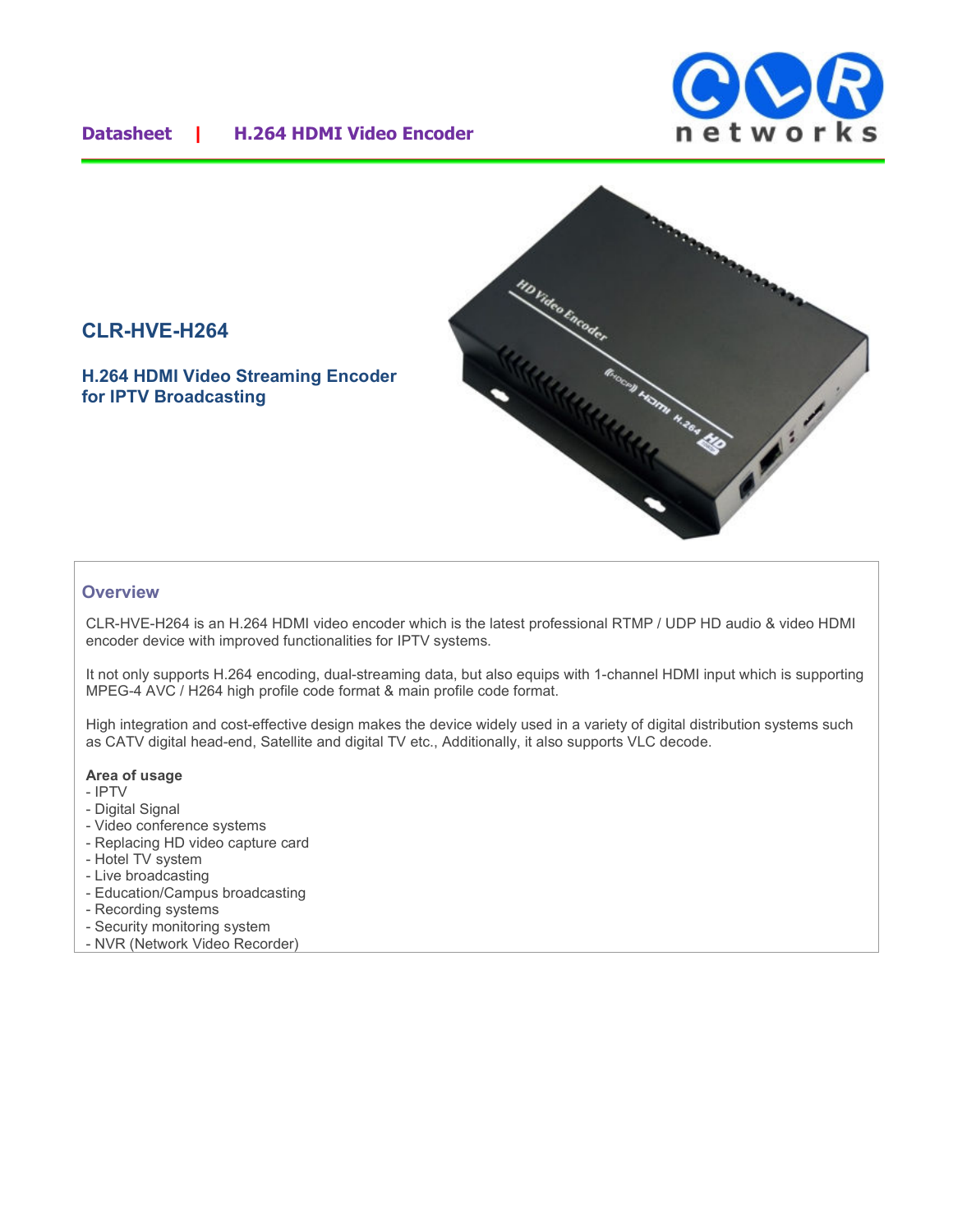

## **Datasheet | H.264 HDMI Video Encoder**



#### **Features**

- Supports H.264 Baseline Profile / H.264 Main Profile / H.264 High Profile
- Support MJPEG/JPEG Baseline
- Audio coding support MPEG1 Audio Layer 2
- CBR/VBR/ABR code rate controlling , 16kbit/s~40Mbit/s
- Supports Network interface full-duplex mode 1000M
- Supports one channel HDMI input, also supports VGA input via HDMI converter
- Supports up to 720P, 1080P HD video input and output up to 1080P 60 fps
- Able to adjust images settings
- Supports HDCP protocol and HD blue-ray
- Supports protocol HTTP, UTP, RTSP, RTMP, ONVIF
- Clean WEB dashboard, Chinese and English language are optional
- Able to operate LAN NET remotely in dashboard
- Management in WEB dashboard with necessary permissions set
- Supports the double streaming output
- The main stream and the second stream can be transferred by different protocols
- Able to set streaming resolution
- MP3/AAC is optional for audio format
- Supports switching between mono and stereo for audio output
- Supports GOP frame rate settings
- Able to add water marks on the streaming video by X Y coordinating and text box
- Supports inserting 3 pictures or logo in the web control panel
- Supports one key reset
- Supports decoding for TV box
- Energy saving
- Supports restart by itself once crashed
- Stable 3U quality chassis, can switch automatically between main power supply and standby power supply.